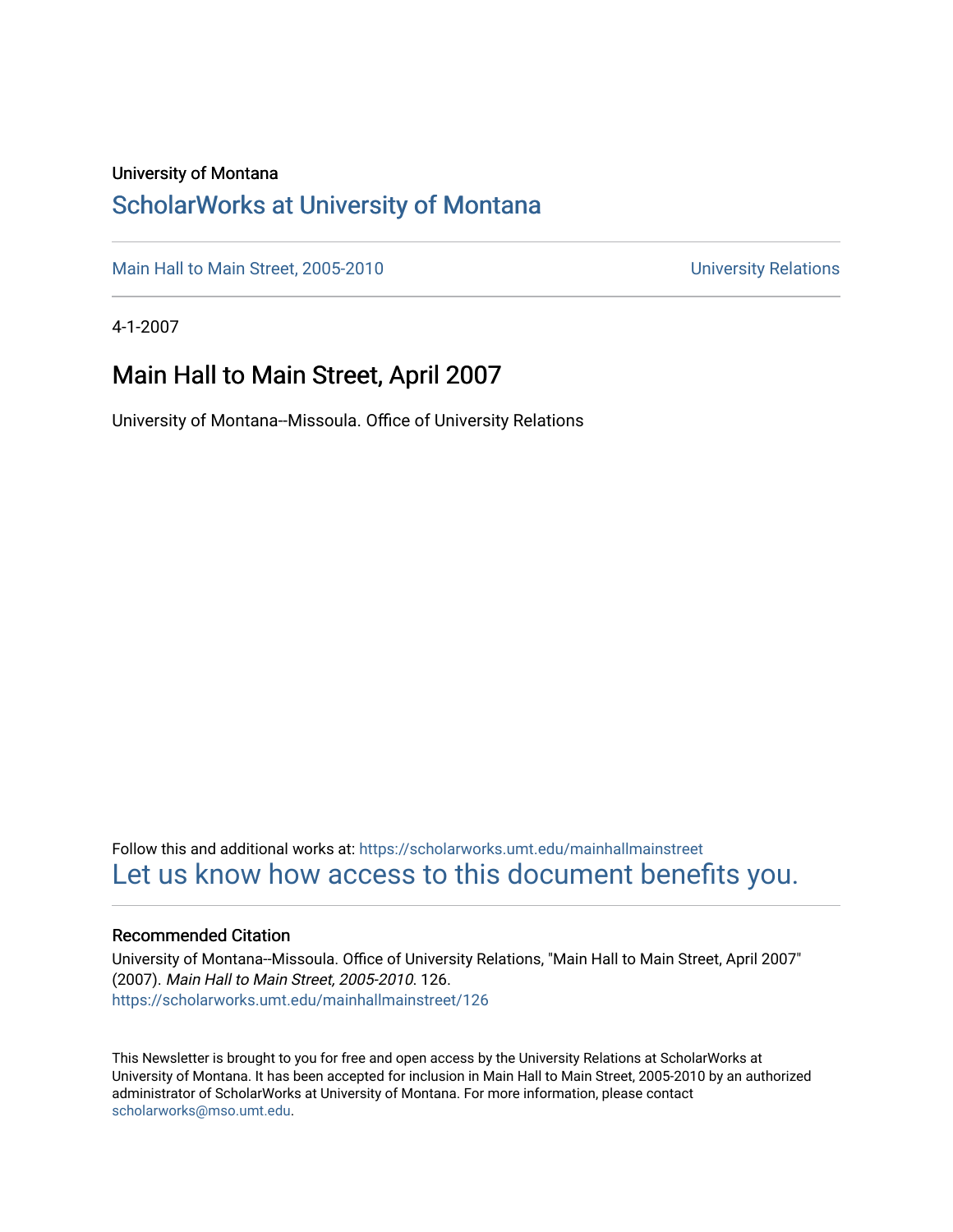# <sup>i</sup>**M ain Hall to ain Street**

**UNIVERSITY OF MONTANA LIBRARY**

April 2007 Vol. 13 No. 4

**APR 2 4 2007 Connecting Campus and Community**



## **Meg Oliver News anchor to give Dean Stone Lecture**

Network news anchor Meg Oliver<br>will return to her alma mater<br>sursday, April 26, to give the annual will return to her alma mater Thursday, April 26, to give the annual Dean Stone Lecture at The University of Montana.

Oliver, a 1993 graduate of the UM School of Journalism, anchors the overnight CBS news program, "Up To The Minute."

Oliver's lecture is titled "The Battle For Your Attention: Everyone Wants It, But Is It Worth Your Time?" It will begin at 7 p.m. in Urey Lecture Hall and is free and open to the public.

The lecture precedes the journalism school's Dean Stone Awards Banquet, scheduled this year for Friday, April 27, at the Holiday Inn Parkside in downtown Missoula. A social hour begins at 5 p.m. and dinner is at 6 p.m. Tickets are \$15 for students and \$25 for non-students. They can be purchased in Journalism Building Room 209 or Radio-Television at 730 Eddy St. Tickets should be purchased by Friday, April 20.

Both events

**— Continued back page**

## **Musical greats take stage for Buddy DeFranco Jazz Festival**

 $\Gamma$  ans of jazz will be treated to some<br>of the greats in the business at UN<br>ghth annual Buddy DeFranco Jazz of the greats in the business at UM's eighth annual Buddy DeFranco Jazz Festival April 27-28.

Highlights of the 2007 festival are concerts featuring DeFranco, one of the top clarinetists in jazz history, with guest artists. The concerts are at 7:30 p.m. Friday and Saturday, April 27-28, at the University Theatre.

Friday's guest artists are Bob Mintzer on saxophone and Ingrid Jensen on trumpet. Mintzer, an arranger as well as a saxophonist, has led his own New Yorkbased big band since the early 1980s. He also leads a jazz quartet and is active in music education. He has been nominated for 13 Grammy awards for his solo work and big band recordings.

Jensen's performances as a leader and as a featured soloist have taken her from her home in Canada around the world, where she conducts master classes, clinics and workshops. She received the Canadian Juno Award for her compact disc "Vernal Fields" in 1995.

Saturday night, DeFranco will be joined on stage by drummer Ed Soph and Andy Firth on the clarinet and saxophone.

Soph is an internationally renowned musician who has presented master classes throughout the world. He is the author of several books and an instructional video and DVD. He teaches music at the University of North Texas in Denton.

In addition to the evening concerts, school jazz bands from throughout the **— Continued back page**

## **Clement wins Maryfrances Shreeve Award**

For the last 14 years Carla Gail<br>Clement has shepherded Miss<br>st graders through Hellgate Eleme Clement has shepherded Missoula first graders through Hellgate Elementary School with the same level of excitement and warmth she had her first day on the job.

In recognition of her contribution to Missoula's youth and her commitment to teaching excellence,

Clement received this year's Maryfrances Shreeve Award for Teaching Excellence from the UM School of Education.

Named for the late Maryfrances Shreeve, who taught with distinction around western Montana and was the first recipient, the award was created by her children in 1992. The winner is presented with a check for \$2,000 and another check for \$1,000 to be used for teaching resources or other school needs.

Clement, a graduate of Montana State University-Billings, has taught in Ronan, Great Falls and Missoula schools. Her classroom activities are designed to get kids excited about reading, including getting parents



**Carla Gail Clement with a first grader**

involved with "reading carnivals" and other lessons designed to excite and motivate students with a variety of learning styles.

"I am filled with overwhelming gratitude and such appreciation for the recognition of doing what I love," Clement said. "I

> could not ask for a more rewarding job or better way to spend my days at work."

Three other teachers were recognized as finalists for the award. They are David E. Bixby, a fifth-grade teacher at Missoula's Hellgate Elementary 3-5 School; Marie-Anne Toussaint King, a third-grade teacher at Chief Charlo Elementary School; and Coleene Torgerson, a kindergarten instructor at

Lakeside Elementary School in Somers. The winner and each of the finalists completed their elementary education

degree at a Montana college or university. All were honored April 13 at the annual School of Education reception sponsored by UM President George Dennison.  $\approx$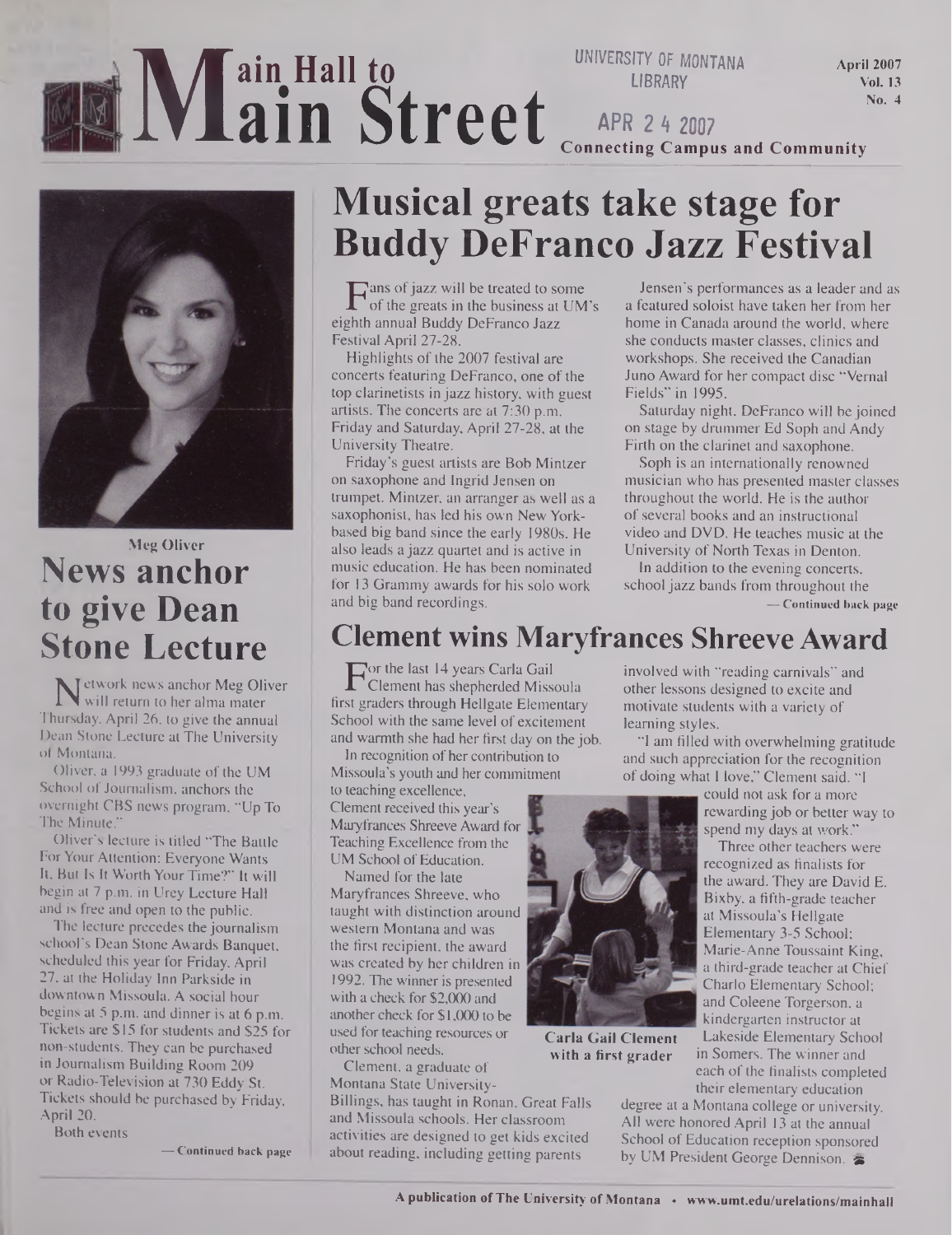## **Journalism profs pull in writing awards**

T journalism<br>ofessors were 'wo UM professors were honored by their peers in March, one winning for a seminal study of journalism during the reign of the Anaconda Copper Mining Company and the other for a nonfiction first book.

Swibold's "Copper Chorus: Mining, Politics and the

Professor Dennis

**Dennis Swibold Dennis Swibold Swibold Swibold Shape Shifters Michael Downs** 

Montana Press, 1889-1959" won the Spur Award from the Western Writers of America in the contemporary nonfiction category. Michael Downs, a UM visiting assistant professor, won the 2006 River Teeth Literary Nonfiction Prize for his first book, "House of Good Hope."

The Spur Awards are among the oldest and most prestigious in American literature. The winners are selected by a panel of judges and, according to the organization, "are given for works whose inspiration, image and literary excellence best represent the reality and spirit of the American West."

Swibold's book about the Anaconda Company's grip on the Montana press beat out 41 other books nominated in that category. "Copper Chorus" is the first book to examine "the extent, effectiveness and consequences of one of the nation's most notorious and enduring cases of industrial press ownership," according to its publisher, the Montana Historical Society Press.

Swibold will be honored with other winners in June at the Western Writers of America convention in Springfield, Mo. Other 2007 Spur winners

include Tony Hillerman for his novel "The BENNIS L. SWIBBLD

Shape Shifter" and Alan Geoffrion for "Broken Trail," which recently was made into a movie starring Robert Duval. Downs received

recognition from his

colleagues, as well as from sports writer Bu2z Bissinger, the author of "Friday Night Lights," who said of his book, "House of Good Hope' is just a beautiful book, filled with the poignant bittersweet of hope and loss ... The subjects are agonizing, but they shine with the poetic clarity of Downs' prose."

Downs' novel follows the story of a promise made by five athletes in Hartford, Conn., who met while playing on their high school football team. The five men,



all gifted in their own ways, pledged to each other that they would one day return to the hometown that made them who they were and make it a better place to live, even

**HOUSE OF 3 GOOD HOPE** 

though the city was falling apart right before their eyes. "I knew that after college they'd be confronted with the reality of their promise," Downs said. "Maybe they would break the

promise, but their stories, mixed as they might be, would allow me to explore the questions that were troubling me.

A former reporter for the Hartford Courant, Downs includes himself in the book. He writes about making peace with his own decision to leave his hometown of Hartford and examines his decision throughout the book, questioning if it was the right one. He met the five athletes and witnessed their pledge while he reported on high school sports for the paper.  $\triangle$ 

## **Seeking: Project BudBurst global warming detectives**

If a spring coming carrier? When are plants teating out and<br> **L**iblooming around Montana? This spring, the public can help<br>
swer these and other questions through a new national science spring coming earlier? When are plants leafing out and answer these and other questions through a new national science project that began April 1.

Project BudBurst is designed to document when plants leaf and bloom in North America. During the campaign, scientists are asking people throughout Montana and beyond to take walks in nature to gather data for the nationwide research project to study the effects of climate change on native plants.

University of Montana biological sciences Professor Carol Brewer leads the project in

conjunction with a group from universities, botanical gardens and research institutes around the country. The annual field campaign was conceived and developed by the Citizen Science working group of the National Phenology Network.

"Project BudBurst is about phenology – the timing of when plants put out leaves and flowers," Brewer said. "We like to say that phenology is nature's clock. Watch it and use it.'

From April through mid-June, Montanans will help collect

valuable information that can then be compared to historical records to illustrate the effects of climate change. Brewer said. "We need data over many years to sort out the influence of

year-to-year variation from the influence of a warming earth," she said. Those who choose to participate will be asked to observe when leaves and flowers first start to come out. Between April and June, they will continue to collect data as plants they observe fully leaf out and flower. "It's as simple as that," Brewer said.

Thirty native trees and shrubs, 24 wildflower species, two common exotic weeds and two common exotic ornamentals have been targeted

for the initial field campaign of the project during spring 2007. The species were chosen because they are easy to identify and widespread, spanning the continental United States.

The first step to become involved is to log on to the project Web site at <http://www.budburst.org> to get a list of species for your region. For more information, call Brewer at 406-243-2632 or e-mail her at [carol.brewer@umontana.edu](mailto:carol.brewer@umontana.edu).  $\epsilon$ 

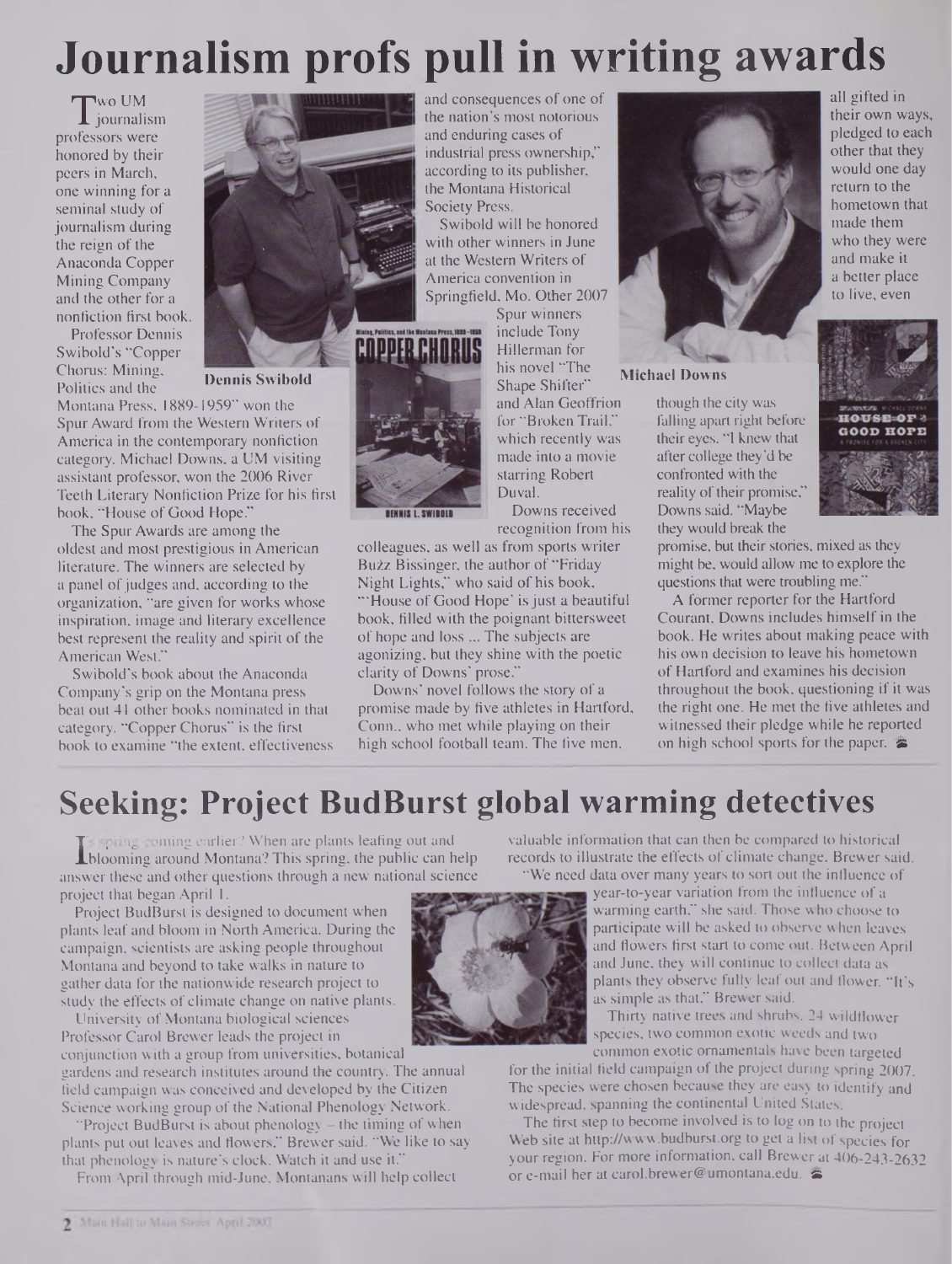**Honor Roll—**UM has been named to the President's Higher Education Community Service Honor Roll. The distinction honors students, faculty and staff for helping to build a culture of service and civic engagement. In being named to the honor roll, UM was recognized by President George W. Bush "for extraordinary and exemplary contributions to meeting critical local and national needs through community service and servicelearning." The honor roll is a project of the Corporation for National and Community

Service, whose mission is to improve lives, strengthen communities and advance civic engagement through service and volunteering. CNCS invests more than \$150 million a year to foster a culture of service on college campuses.

**Faculty Award—**UM Professor Carol Brewer has been selected to receive the 2007 American Institute of Biological Sciences Education Award. The award is presented annually to mdividuals or groups who have made significant contributions to education in the biological sciences. In announcing the award, AIBS noted Brewer's efforts to improve scientific literacy and reach diverse audiences through projects that interconnect the general public, educators and scientists. "She encourages collaboration between scientists and educators, trains teachers to use their schoolyards for ecological investigations with students, and practices new assessment strategies to clearly connect teaching and learning," AIBS said. "Especially noteworthy is Brewer's work heading the educational initiatives of the National Ecological Observatory Network." Brewer is associate dean of UM's College of Arts and Sciences and teaches in the University's Division of Biological Sciences. She will receive the AIBS award at the institute's annual meeting in Washington, D.C., May 14-15.

**Powwow—**The 39th annual Kyi-Yo Powwow, a celebration ofAmerican Indian heritage and artistry, will kick off with a grand entry featuring dancers in traditional dress at 7 p.m. Friday, April 20, in the Adams Center. The region's largest powwow, this year's theme is "Keeping Traditions Alive by the Tracks We Leave Behind." Events during the three-day event offer community members a chance to enjoy the skills and artistry of champion American Indian dancers and drummers from across the region. Earl Old Person of Browning and Thomas Morning Owl of Pilot Rock, Ore., will serve as this year's masters of ceremonies. Events will be held from 7 to <sup>11</sup> p.m. Friday, from 10 a.m. to 11 p.m. Saturday and from 10 a.m. to 6 p.m. Sunday in the Adams Center.

**Commencement—-**UM's Commencement ceremonies will be held Saturday, May 12, in the Adams Center. The ceremony for the College of Arts and Sciences and College ofTechnology will be held at 9:30 a.m. and the ceremony for professional schools and colleges (business administration, forestry and conservation, fine arts, journalism, education, and health professions and biomedical sciences) will be at 2 p.m.

**Student Award—**UM law student Valerie Grubich of Great Falls has been selected to receive the 2007 Distinguished Bankruptcy Student Award for the U.S. 9th Circuit Court from the American College of Bankruptcy. Grubich is the first Montana student to receive the award for the 9th Circuit,



which includes Alaska, Arizona, California, Hawaii Idaho, Montana, Nevada, Oregon and DF MONTAWashington. She was nominated for the award by the Hon. Ralph Kirscher, chief judge of the U.S. Bankruptcy Court for the District of Montana.

> **Dedications—**Though they have been easily visible rising above campus for months, the proverbial curtain will rise on two new buildings in the days leading up to graduation this spring. The addition to the Skaggs Building and Don Anderson

Hall, the new home for the journalism school, will be dedicated the week before the May 12 Commencement ceremonies. The Skaggs Building Addition will be dedicated at 1:30 p.m. Wednesday, May 9. Festivities will take place on the first floor, Room 169. Don Anderson Hall opens two days later with a ceremony beside the building at 2 p.m. Friday, May 11. Both events are free and open to the public.

**Fulbright Grant—**When Bill Knowles announced his retirement from teaching journalism at UM last year, he made it clear that though he was leaving the University, he was not done with journalism. It didn't take him long to move on to the next stage in his long and illustrious career. Knowles recently was awarded a Fulbright Grant to teach journalism in Jordan for the 2007-08 academic year. Knowles' proposal indicated a desire to lecture graduate students on the American media and possibly offer consultation to media outlets in addition to teaching the craft.

Art Loan-The Montana Museum of Art and Culture has

announced it will receive a second major art loan from an anonymous private collector in April. "Torso of a Walking Woman," by German Expressionist sculptor Wilhelm Lehmbruck (1881-1919) will be on display in the Mansfield Library at UM through July 23. Considered one of the artist's most important works, it embodies the artist's mature style.



#### **Journalism Awards—**UM students

dominated this year's regional Society of Professional Journalists conference by hauling in 32 awards. Their next closest rival, Oregon State University, won 10. The Region 10 Mark of Excellence Awards were presented March 24 at Gonzaga University in Spokane, Wash. UM won 28 awards in radio and television broadcasting categories and four in print and online reporting. "What an honor to have an organization with the professional clout of SPJ recognize our student work," said radio-TV Assistant Professor Denise Dowling. "All our students work hard reporting, shooting, writing and editing their radio and television assignments. It's always special to receive acknowledgement of that hard work."

**Garage Sale—**The "World's Largest Garage Sale" will transform a UM parking structure into a bargain hunter's paradise Saturday, April 28. The sale, from 9 a.m. to 1:30 p.m., will be on the first and second levels of the parking garage on Campus Drive next to the Mansfield Library. The 18th semi-annual event is a fundraiser for the UM Advocates, a campus service organization of more than 100 members who provide volunteer services for many campus functions.  $\approx$